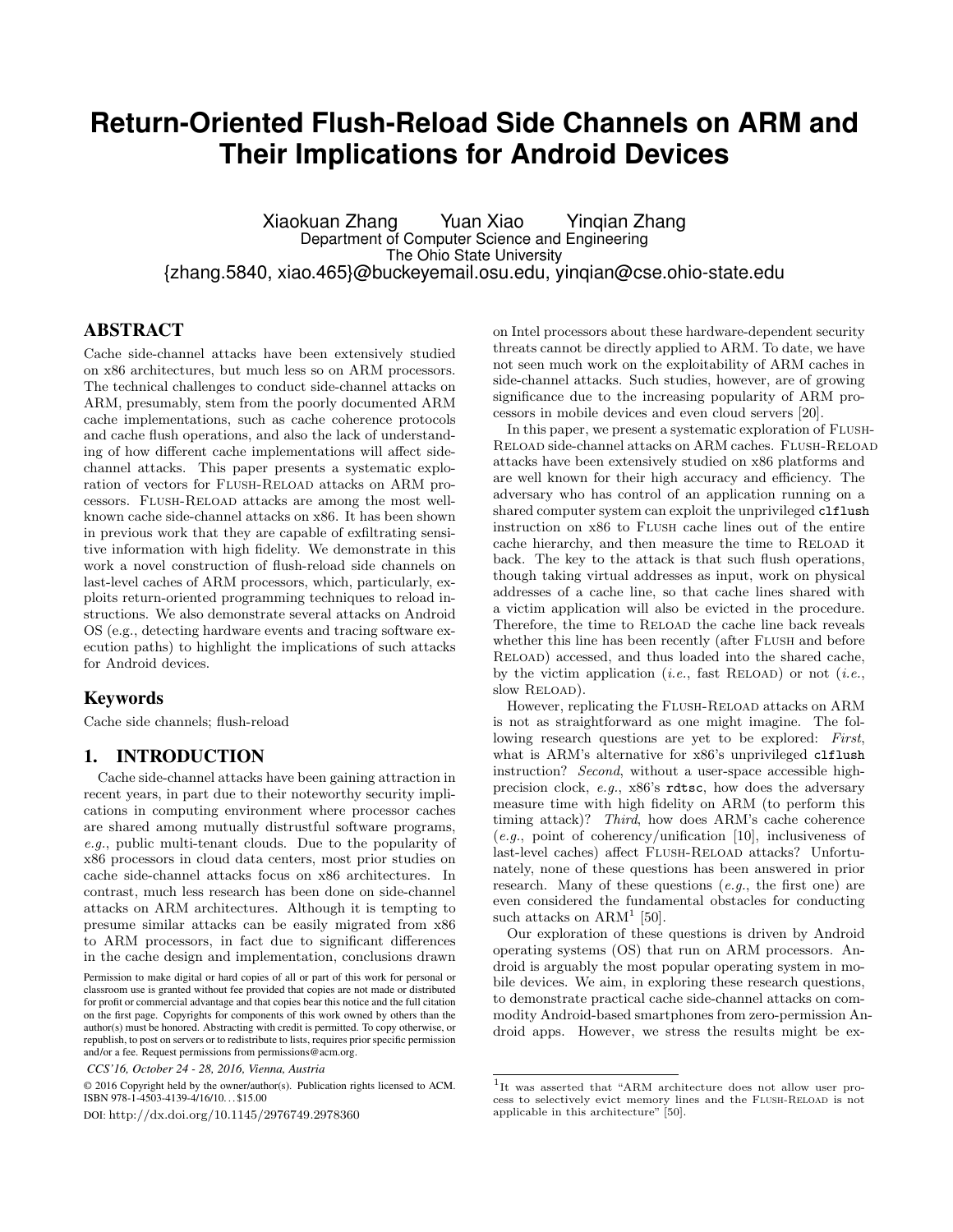tended to iOS and other computing environments should they be powered by ARM processors.

More specially, in this paper, we show a cross-core FLUSH-Reload side-channel attack on ARM that operates in ways that are similar to return-oriented programming (ROP) attacks. The first notable novelty in this attack is the use of a cache-flush interface that is available on ARM-based operating systems. This interface is designed to support self-modifying code (e.g., Just-in-Time compilation) due to ARM's lack of coherence between data caches and instruction caches—instruction caches must be flushed explicitly to reflect changes made in data caches. The exact implementation of this interface, however, is processor-specific (see Sec. 3.2). Particularly, on our testbed, a Samsung Galaxy S6 smartphone, we are constrained to conduct FLUSH-RELOAD attacks using instruction Flushes and Reloads, which in contrast to previously shown Flush-Reload attacks on data caches, is a brand new attempt. However, efficient exploitation of instruction Reloads is non-trivial. We show by cleverly leveraging gadgets in shared libraries, an adversary may redirect the control flow of cache RELOADs to instructions in the libraries and return back from the gadgets immediately after loading the cache lines into the shared last-level cache (LLC). This type of instruction-based RELOADs effectively and efficiently replace the conventional data-based RELOADS. We call our new construction of FLUSH-RELOAD attacks on ARM the return-oriented FLUSH-RELOAD attacks.

We further demonstrate two categories of attacks on Android enabled by our presented Flush-Reload side channels: detecting hardware events and tracing software execution paths. We particularly show our attacks can detect the occurrence of touchscreen interrupts with high fidelity, therefore enabling the unlock pattern inference attack shown in [21] even without procfs; detect the use of hardware components, e.g., scanning credit cards using the camera from an Uber app, thus facilitating other attack goals (such as those in [19, 31]); detect updates in the frame buffer of the smartphone display, hence monitoring the user's private actions on the device. We argue the applicability of the attacks is beyond these examples, and we leave a thorough exploration of attack spaces as future work.

Contributions. To summarize, we make the following contributions in this paper.

- A systematic exploration of vectors for FLUSH-RELOAD side-channel attacks on ARM in two aspects: cache flush operations and last-level cache inclusiveness. Particularly, we study the effects of the clearcache system call on the caches of five different ARM processors. We also design novel approaches to programmatically determine the inclusiveness of ARM's last-level caches.
- A novel construction of return-oriented FLUSH-RELOAD cache side-channel attacks on ARM processors that work on last-level caches. To our knowledge, our paper presents the first attempt to implement FLUSH-RELOAD side channels on ARM. Conducting these attacks in return-oriented manners by exploiting *gadgets* in shared libraries is also innovative.
- A demonstration of the presented FLUSH-RELOAD attacks in Android. We show these cache-based side channels have similar power as many procfs-based side channels, and therefore opening new, and hard to mitigate, attack vectors once procfs side channels are eliminated. We also show novel UI tracing attacks to illustrate the

new capabilities of our Flush-Reload attacks compared to existing side-channel attacks in Android.

Roadmap. In the rest of the paper, we first provide the background knowledge of ARM processors and cache sidechannel attacks in Sec. 2. A systematic exploration of ARM's cache flush operations and cache coherence implementation is presented in Sec. 3. We then elaborate our construction of the return-oriented Flush-Reload side channels on ARM processors in Sec. 4. Next, we demonstrate two categories of security attacks on Android that are enabled by our side channels in Sec. 5. Countermeasures to our attacks are discussed in Sec. 6 and related work in Sec. 7. Finally, we conclude the paper in Sec. 8.

## 2. BACKGROUND

#### 2.1 ARM Cache-Memory Hierarchy

Similar to x86 processors, ARM processors also adopt a modified Harvard architecture, in which the upper-level caches (e.g., L1) are split into instruction caches and data caches so that the processors can access the data bus and instruction bus simultaneously, while the lower-level caches  $(e.g., L2)$  and the main memory are unified so instructions can be manipulated as data.

Supporting self-modifying code. One difference between ARM and x86 processors is that ARM does not maintain coherence between the main memory and instruction caches [10]. As such, memory writes to the code sections will not be automatically reflected in the instruction cache, causing the processors to execute staled code. This design feature affects the processors' capability to execute selfmodifying code, which is common in Just-in-Time compilation. Accordingly, operating systems, e.g., Android OS, provide a system call  $(i.e., \text{clearcache})$  to flush a range of virtual addresses out of the caches. This system call in implemented in the kernel by instructing the cp15 coprocessor.

Inclusive vs. exclusive LLCs. An inclusive LLC, in the case of most ARM processors—the L2 cache, guarantees that every cache line in the L1 cache also has a copy in the L2 cache. In contrast, if the L2 cache is exclusive to L1, only one copy of the same memory block is stored in either the L1 cache or the L2 cache. A third option is usually called non-inclusive cache [29], which behaves in between of the other two—a cache line evicted out of the L2 cache is not also evicted from the L1 cache. Processors may implement different LLC inclusiveness. For example, older Intel processors (e.g., Core 2 processors) have non-inclusive L2 caches; recent Intel processors all come with inclusive L3 caches; in contrast, AMD processors usually have exclusive LLCs [27]. ARM's L2 caches can be configured to be inclusive, exclusive or non-inclusive to L1 instruction or data caches.

## 2.2 Cache Side-Channel Attacks

Sensitive information of a software program can be leaked through CPU caches. Because the cache data cannot be read by the adversary directly, such leakage is usually indirect, through "side" information. Therefore, this type of attacks is called cache side-channel attacks. Prior studies have explored three types of cache side channels: time-driven, access-driven and trace-driven. They differ in their threat models. Time-driven attacks assume only the overall execution time of certain operation is observable by the adversary;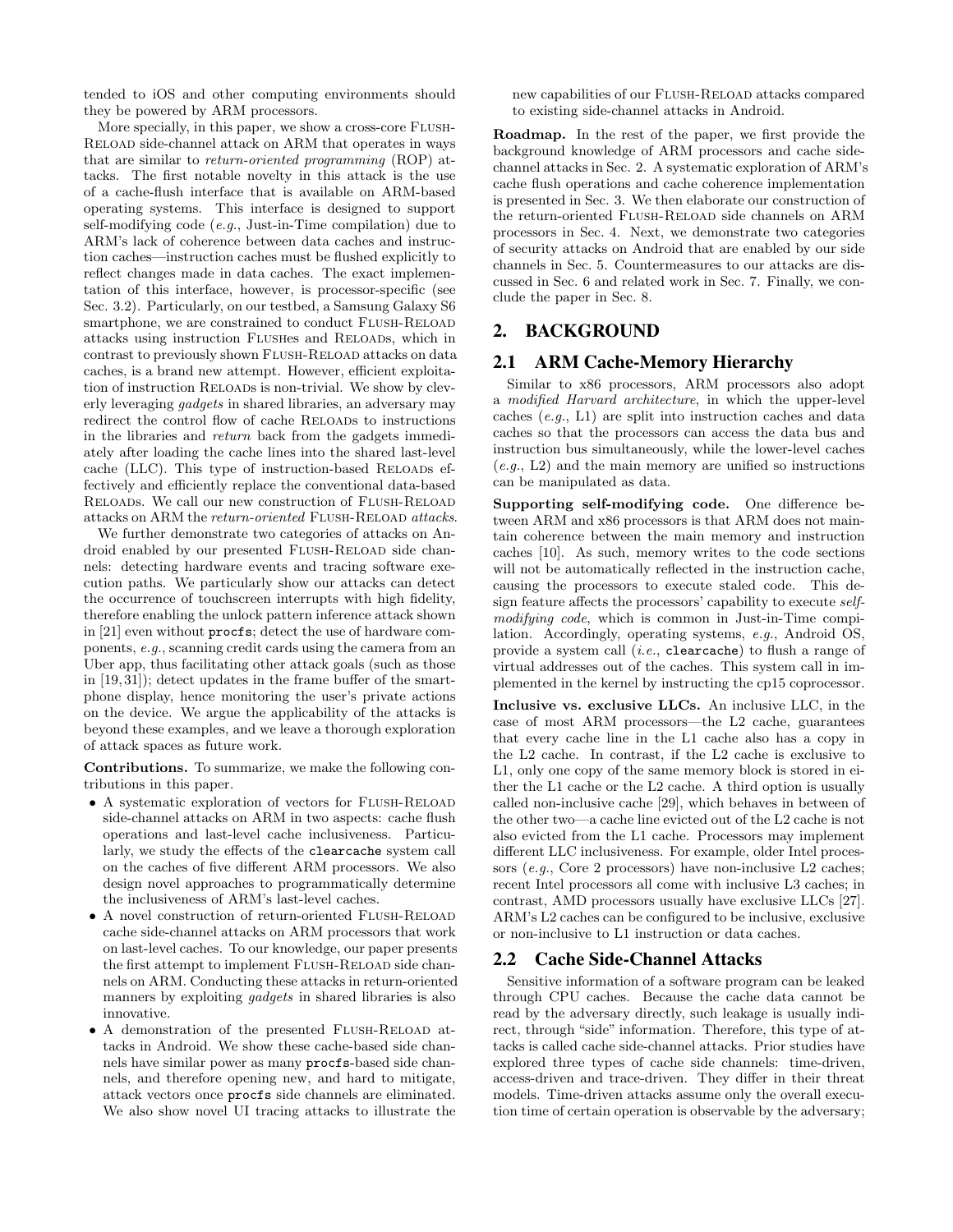trace-driven attacks assume the adversary is able to observe the power consumption traces of the execution; and accessdriven attacks assume the adversary has logical access to a cache shared with the victim and infers the victim program's execution through its own use of the shared cache.

In this paper, we study access-driven cache side-channel attacks on ARM. The other two types are less practical in either their threat models (e.g., knowledge of power consumption in trace-driven attacks) or their unrealistic assumptions (e.g., assumptions of noise-free network communication in time-driven attacks). Access-driven attacks can be performed in several ways. Here, we highlight two approaches that are widely studied in recent years: Prime-PROBE [37] and FLUSH-RELOAD [23]. We omit variations of these attacks, such as FLUSH-FLUSH and EVICT-RELOAD.

Prime-Probe attacks work on cache sets. By pre-loading every cache line in the target cache set with his own memory blocks, the adversary makes sure his future memory accesses (to these blocks) will be served by the cache, unless some of the cache lines are evicted by the victim program during its execution. Therefore, his own cache misses will reveal the victim's cache usage in the target cache set. In FLUSH-Reload attacks, the adversary shares some physical memory pages (e.g., through dynamic shared libraries) with the victim. By issuing cache flush instructions  $(e.q., cIf$ lush on x86) on certain virtual address range (mapped to the shared pages), the adversary can flush the (physical) cache lines that correspond to this address range out of the entire cache hierarchy. Therefore future reading  $(i.e., RELOAD)$  of the cache lines will be slower because they are loaded from the memory, unless they have been accessed by the victim (and thus have been fetched into the shared cache).

#### 2.3 Threat Model

We assume the adversary is a regular Android app with no additional permission than the default settings. Moreover, we do not assume the device itself is rooted to facilitate the attack (e.g., through kernel extensions). To differentiate our attacks from prior work on procfs-based side channels (see Sec. 7), we do not require this third-party app to have access to procfs. As such, our attack will work even when these side channels are eliminated. The only assumption we need to make is that the malicious app is packaged together with a native component that is compiled with Android NDK. This configuration is very common on Android app markets. According to a recent study published in 2016, at least 37% Android apps execute native code [14].

### 3. DISSECTING ARM CACHES

Unlike their counterparts in x86 processors, caches in ARM processors are much less understood in the context of sidechannel attacks. In order to exploit ARM caches for FLUSH-Reload side-channel attacks, we need to understand how ARM caches operate in both FLUSH and RELOAD operations. More particularly, we aim to explore the follow aspects:

• *Cache flush interfaces*. The cache flush interfaces on x86 is well documented: the entire cache hierarchy can be invalidated together using the privileged WBINVD instruction, and individual cache lines can be flushed using the unprivileged clflush instruction. In contrast, no userspace-accessible cache flush instruction is available on ARM. We will study a less-known attack vectorclearcache system call—on Android OS, and determine its impact on all levels of caches.

• Cache inclusiveness. The cache coherence design, particularly inclusiveness of the last-level cache to upper-level caches, is crucial to cross-core Flush-Reload attacks: Whether the victim's memory access on a different CPU core will affect the adversary's RELOADS. However, such information is seldom mentioned in ARM specification or manufacturers' documentation<sup>2</sup>. We aim to design novel methods to empirically determine cache inclusiveness from Android apps.

In this section, we empirically evaluate these cache properties on three most popular Android smartphones, i.e., Samsung Galaxy S5 and S6 and Google Nexus 6, and the five processors they are equipped with. The Samsung Galaxy S5 implements an octa-core architecture—one quad-core 1.9 GHz Cortex-A15 CPU and one quad-core 1.3 GHz Cortex-A7 CPU—on the Exynos 5422 system-on-chip (SoC). The Samsung Galaxy S6 is equipped with one quad-core 1.5 GHz Cortex-A53 CPU and one quad-core 2.1 GHz Cortex-A57 CPU, on the Exynos Octa 7420 SoC. Google Nexus 6 comes with single quad-core Krait 450 processors on the Snapdragon 805 SoC. Cortex-A53 and Cortex-A57 are based on 64-bit ARMv8, while other CPUs are 32-bit ARMv7-based.

Roadmap of the section. In Sec. 3.1, we study the latency of several available clocks on Android to perform our timing channel attacks. In Sec. 3.2, we explore the effects of clearcache system call and in Sec. 3.3, we empirically determine the LLC  $(i.e., L2)$  inclusiveness to both L1 caches on these processors. We discuss our findings in Sec. 3.4.

#### 3.1 Time Measurement Facilities

Android apps do not enjoy the unprivileged rdtsc instruction available to their x86 counterparts. However, accurate and low-latency time measurement is critical to cache timing attacks on ARM. In this section, we examine the latency of the POSIX clock\_gettime system call, which is a finegrained time measurement facility that is accessible in all Android versions.

We considered using clock\_gettime() with three clocks: CLOCK REALTIME, CLOCK MONOTONIC, and the per-thread clock CLOCK THREAD CPUTIME ID. To select one clock with minimum latency, we conducted the following experiments: In an Android app compiled with NDK on Samsung Galaxy S6, we used one of the three clocks to measure the execution time of a loop that is expected to consume (roughly) constant time. We show in Fig. 1 the measurements of running  $1, 2, \dots, 10$  of such loops using the three clocks, respectively. The results shown are mean values and one standard deviation of 20 runs. The latency of each clock can be roughly estimated by the time measurements of executing i loops subtracting the estimated execution time of  $i$  loops. From the figure, we can see that CLOCK REALTIME and CLOCK MONOTONIC performs much better in terms of measurement latency  $(i.e.,$ roughly 130 ns) than CLOCK THREAD CPUTIME ID  $(i.e., about 780 \text{ ns})$ . In our paper, the monotonic clock was chosen because the other may be unexpectedly adjusted by Network Time Protocol (NTP) daemon.

 $^2\rm{Prior}$  knowledge on cache inclusiveness of a particular processor implementation is only available through anecdotes [42].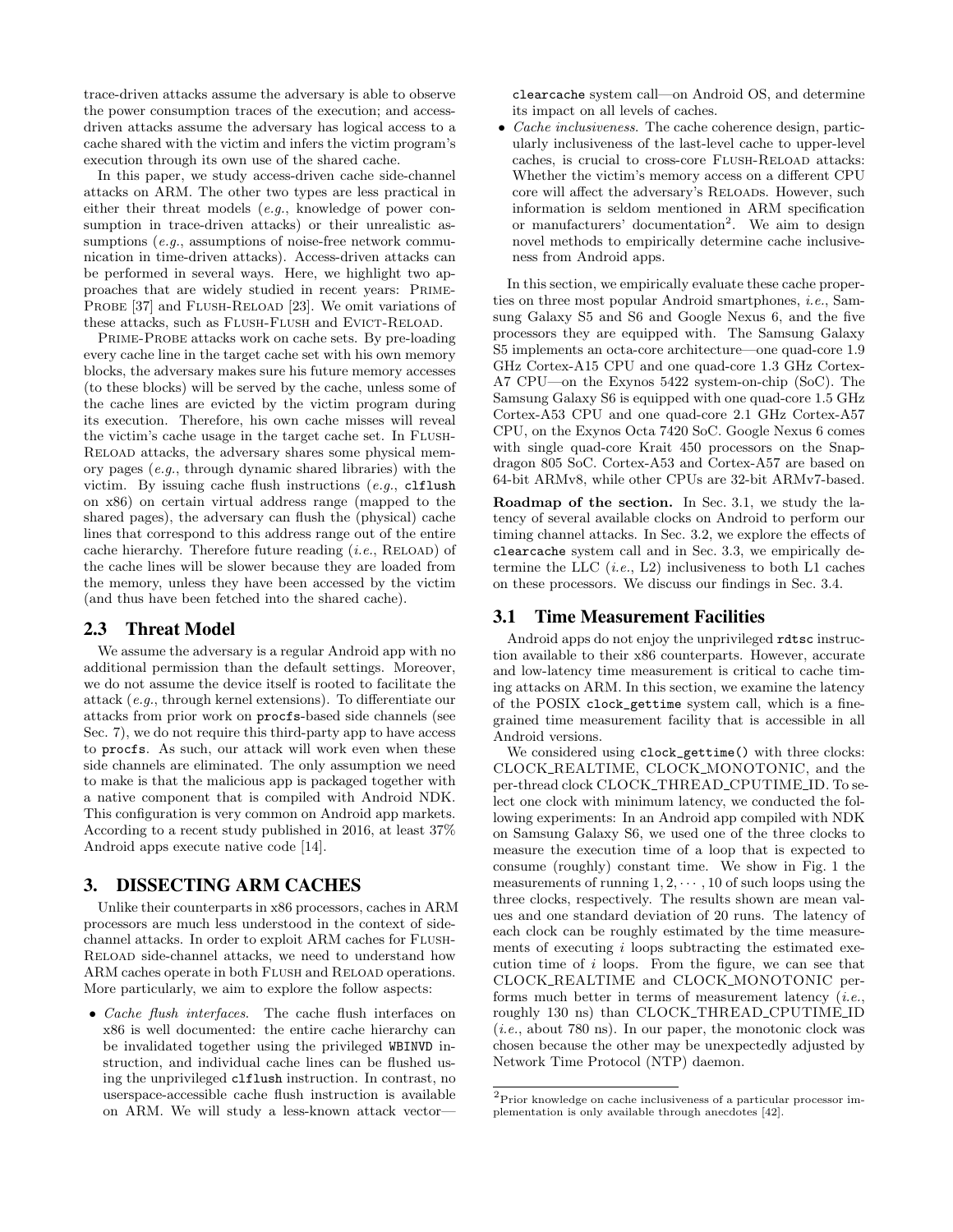## 3.2 Cache Flushes

We empirically study how the clearcache system call can be used in Flush-Reload attacks. We focused, however, only on its effects on instruction caches, because the kernel source code that implements the clearcache system call only cleaned the data caches but invalidated the instruction  $\,\mathrm{caches}^3$ . . Cache cleaning means writing dirty cache lines out to the next level of



Figure 1: Time measurement using three different clocks (evaluated on A53 running at highest frequency).

cache/memory hierarchy and then clear the dirty bits; cache invalidation means clearing the valid bits of the cache lines [2]. Therefore, it is only necessary to conduct experiments to understand the behavior of clearcache on the instruction cache—will the L1 instruction cache and the L2 cache both be flushed?

We developed an Android app with Android NDK and a native shared library that exports a dummy library function (consisting of "mov x0, x0" in the 64-bit version, and "mov r0,r0" in the 32-bit version), which, after compilation, occupies exactly 1KB of memory space. To eliminate unexpected side-effects, we intentionally aligned the offset of the beginning of the function to be a multiple of 4KB within the shared library. Because of the coarse-grained address space layout randomization (ASLR) in Linux, when the library is loaded at runtime, the function will still be page-aligned. The Android app dynamically linked this self-developed library into their address space using dlopen at runtime. Then it split into two threads, which used sched\_setaffinity system call to pin themselves on two different cores sharing the same L2 cache. In the following tests, all experiments were repeated 1000 times (run at the maximum CPU frequency) to measure the mean and standard deviation.

In the first experiment, thread A repeatedly executed the function code while thread  $B$  stayed idle. The average time to execute the entire function in this way was measured as  $T_1$ . Essentially,  $T_1$  measures the time to execute the function from the L1 instruction cache (i.e., all L1 cache hits).

In the second experiment, while keeping thread  $B$  idle, thread A called the clearcache system call before starting to execute the function. The time of the function execution itself was measured as  $T_2$ . Hence  $T_2$  represents the effects of the clearcache system call on the local instruction cache and the unified L2 cache.

In the third experiment, while thread A executed the function in the same way as the first experiment, thread B repeatedly called the clearcache system call without any interval to flush the entire function. The execution time of the function by thread  $A$  is denoted as  $T_3$ . Therefore,  $T_3$ reflects the effects of cross-core instruction cache flushing.

In the last experiment, we still kept thread  $B$  idle. Thread A measured the time taken  $(T_4)$  to execute the function



Figure 2: Effects of clearcache on instruction caches.

code with L2 cache misses. In order to achieve this effect, thread A cleansed the entire L1 instruction cache and unified L2 cache in between of two function executions. The method to do so with guarantees to cleanse the entire L1 and L2 caches, however, is not straightforward. We developed our own method as described in Appendix B. The results for running the experiments on all three smartphones (five CPUs) are shown in Fig. 2. We will discuss these results shortly in Sec. 3.4.

#### 3.3 Cache Inclusiveness

We design a method using only cache timing to determine whether the L2 cache is inclusive, exclusive or non-inclusive to L1 data cache and L1 instruction cache, respectively. To do so, we first developed a shared native library which exports a dummy function  $(e.g., 1KB)$  in exactly the same way as in Sec. 3.2. Then in the native component of an Android app, the following test was conducted:

Detecting inclusive L2 caches. In the first experiment, the function was loaded into the L1 data cache by reading each cache line. The average time needed to load the entire function once is denoted  $T_1$ . Then in the second experiment, the Android app completely cleansed the L2 cache without polluting the L1 data cache—by executing instructions as described in Appendix B—in between of two function code readings. The time to read the function was measured as  $T_2$ . If  $T_1 \ll T_2$ ,  $T_2$  reflects L1 data (and also L2) cache misses. Therefore cleansing L2 cache from instruction cache also cleanses the L1 data cache, and therefore the L2 cache is inclusive to the L1 data cache. Otherwise it is either exclusive or non-inclusive to the L1 data cache.

Because the same L2 cache may have different inclusiveness to the L1 data cache and the instruction cache, we have to conducted a similar test for L1 instruction cache. Specially, the dummy function was executed and the time to complete one execution was measured as  $T_1$ . Then in the second experiment, the L2 cache was cleansed completely from the data-cache side so that the instruction cache was not polluted (again, using method described in Appendix B) in between of two function execution. The execution time was measured as  $T_2$ . If  $T_1 \ll T_2$ ,  $T_2$  represents L1 instruction (and L2) cache misses. Hence, cleansing L2 cache from the data cache also cleanses the L1 instruction cache, and therefore the L2 cache is inclusive to the L1 instruction cache. Otherwise it is either exclusive or non-inclusive to the L1 instruction cache.

 $^3$ clearcache is implemented in the  $\verb|__flush\_cache\_user\_range$  function in mm/cache.S of the Android's kernel source code (v3.10.9 on Galaxy S5 and Nexus 6, v3.10.61 on Galaxy S6)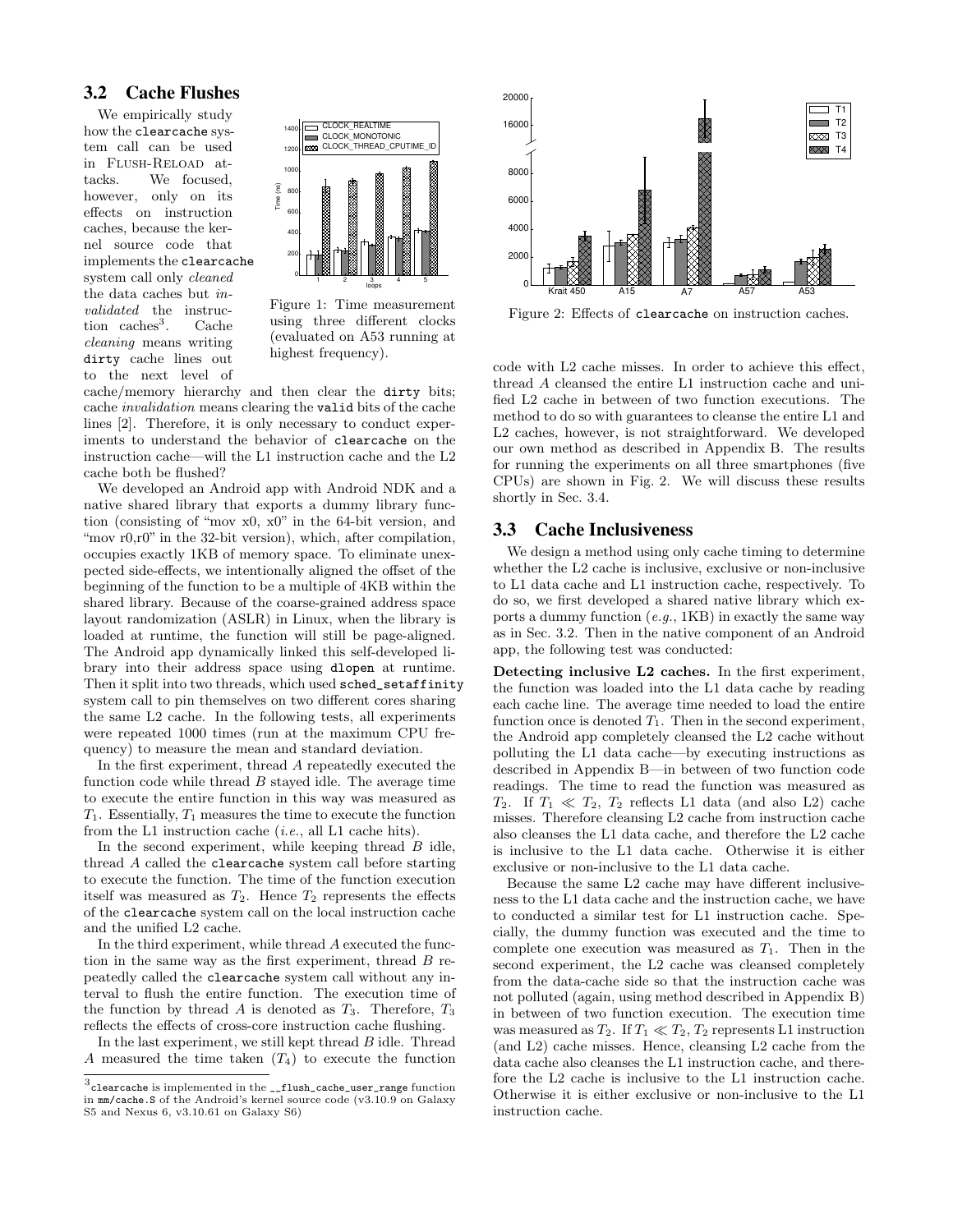| Smartphone              | $T_{1}$ | T <sub>2</sub> | inclusiveness |
|-------------------------|---------|----------------|---------------|
| Krait 450 (dcache)      | 1169    | 3700           | inclusive     |
| Krait 450 (icache)      | 1020    | 4350           | inclusive     |
| Cortex-A15 (dcache)     | 2600    | 6469           | inclusive     |
| Cortex-A15 (icache)     | 2484    | 5474           | inclusive     |
| Cortex-A7 (dcache)      | 3378    | 15460          | inclusive     |
| Cortex-A7 (icache)      | 3551    | 15822          | inclusive     |
| Cortex-A57 (dcache)     | 223     | 907            | inclusive     |
| Cortex-A57 (icache)     | 150     | 794            | inclusive     |
| $Cortex - A53$ (deache) | 325     | 1633           | inclusive     |
| Cortex-A53 (icache)     | 275     | 1287           | inclusive     |

Table 1: L2 cache inclusiveness tests.

From Table 1 we can clearly see that on all the tested processors the L2 caches are inclusive to both data caches and instruction caches. Therefore, there is no need to conduct further experiments to distinguish exclusive and noninclusive L2 caches. However, we describe an algorithm in Appendix C with which these two types of cache implementations can be programmatically differentiated. We hope it can be helpful to other research on similar topics.

#### 3.4 Discussion

Cache flushes. In order to perform FLUSH-RELOAD sidechannel attacks on the L2 cache, the flush operations must evict the targeted memory block out of (1) the local L1 caches, (2) the shared L2 cache, (3) and the L1 caches of other cores. If condition 1 is not met, Reload will only observe L1 hits; if condition 2 is not met, Reload will only observe L2 hits; if condition 3 is not met, the victim can continue using its local copy, so its operation will not make any changes to the shared L2 cache. We already know data caches cannot be used Flush-Reload attacks because clearcache only cleans but not flushes the L1 data cache condition 1 not met. Moreover, as is seen from Fig. 2, not all instruction caches on these ARM processors satisfy these requirements, either:  $T_2$  (local clearcache) and  $T_3$  (crosscore clearcache) of Krait 450, Cortex A15 and Cortex A7 are merely larger than  $T_1$  (L1 hits) and are much smaller than  $T_4$  (L2 misses). Therefore, clearcache does not flush the L2 caches on these processors (condition 2 not satisfied). Cache flush operations on the instruction cache of Cortex A53 and A57 meet all three requirements:  $T_2$  and  $T_3$ , though slightly less than  $T_4$ , are significantly greater than  $T_1$ —both the local L1 instruction cache and the L1 instruction cache on other cores, and the shared L2 cache are flushed by the cache invalidation operation.

The difference of cache flush implementation can be explained by the different implementation of point of coherency (PoC) and point of unification (PoU) on ARM [10]. PoC specifies the point at which all CPU cores are guaranteed to observe the same copy of a memory block; PoU specifies the point at which the data cache and the instruction cache on the same core are guaranteed to see the same copy of a memory block. However, ARM does not explicitly specify the choice of PoU and PoC, leaving them highly implementation dependent. Our conjecture, therefore, is that on A53 and A57 the PoU is implemented to be the memory, while on other processors the PoU is specified as the L2 cache.

Inclusiveness. Table 1 suggests all the L2 caches we evaluated are inclusive to both L1 data and instruction caches. This is in line with the limited information available from ARM official documentations: According to ARM specifications, Cortex-A57 and Cortex-A15 implement strict inclusion property with L1 data caches [5, 6], but in all other cases, these properties are not specified and therefore are implementation dependent.

Conclusion. Because the clearcache system call on Cortex A57 and A53 processors will flush instructions to the main memory, and at the same time the L2 caches on these processors are inclusive to the instruction cache, these two ARMv8 processors satisfy all requirements for conducting Flush-Reload attacks on shared instruction pages. As they represent the latest processor generations on the market, we anticipate future processors may have similar features. In this paper, we demonstrate FLUSH-RELOAD attacks on the instruction side of Samsung Galaxy S6.

## 4. RETURN-ORIENTED FLUSH-RELOAD ATTACKS ON ARM

In Sec. 3, we have shown that on ARM Cortex A57 and A53 processors we are constrained to use only instruction caches in Flush and Reload operations. Hence in this section, we first outline a basic construction of a FLUSH-Reload side channel on these processors by Flushing and RELOADing instructions (Sec. 4.1). Then we detail our novel design of return-oriented Flush-Reload side-channel attacks (Sec. 4.2). We next empirically characterize the presented return-oriented side channels (Sec. 4.3) and discuss practical considerations of exploiting such side channels on Android (Sec. 4.4).

#### 4.1 Basic Flush-Reload Side-Channel Attacks

We first describe a basic construction of a FLUSH-RELOAD side-channel attack using the clearcache system call on Android. The side channel works on shared LLCs (i.e., L2 caches). Therefore it can be exploited by an Android app to attack another running on a different CPU core.

The attacker Android app from which side-channel attacks are conducted is a zero-permission Android app packaged together with a native library. The Java component of the app interacts with the native C code through standard Java Native Interface (JNI). To enable physical memory sharing between the attacker and victim apps, the native code uses the dlopen system call to dynamically link a certain shared library  $(i.e., s \circ \text{file})$  used by the victim app into the attacker app's own address space. When the attack starts, the service component inside the attacker app creates a new thread, which calls into its native component to conduct FLUSH-Reload operations in the background:

- Flush: The attacker app calls clearcache to flush a function in the code section of this shared library.
- FLUSH-RELOAD *interval*: The attacker app waits for a fixed time period (may be zero), during which the victim app may execute the function.
- RELOAD: The attacker app executes the function and measures the time of execution. Shorter execution time indicates the function has been executed (thus fetched into the L2 cache) by some other apps (possibly the victim app) during the FLUSH-RELOAD interval.

The primary difference between our work and previous study [16, 49, 50, 53] is that we exploit the instruction cache, while prior studies use the data cache. Nevertheless, the seemingly minor distinction imposes considerable technical challenges to our attack. First, to call library functions, the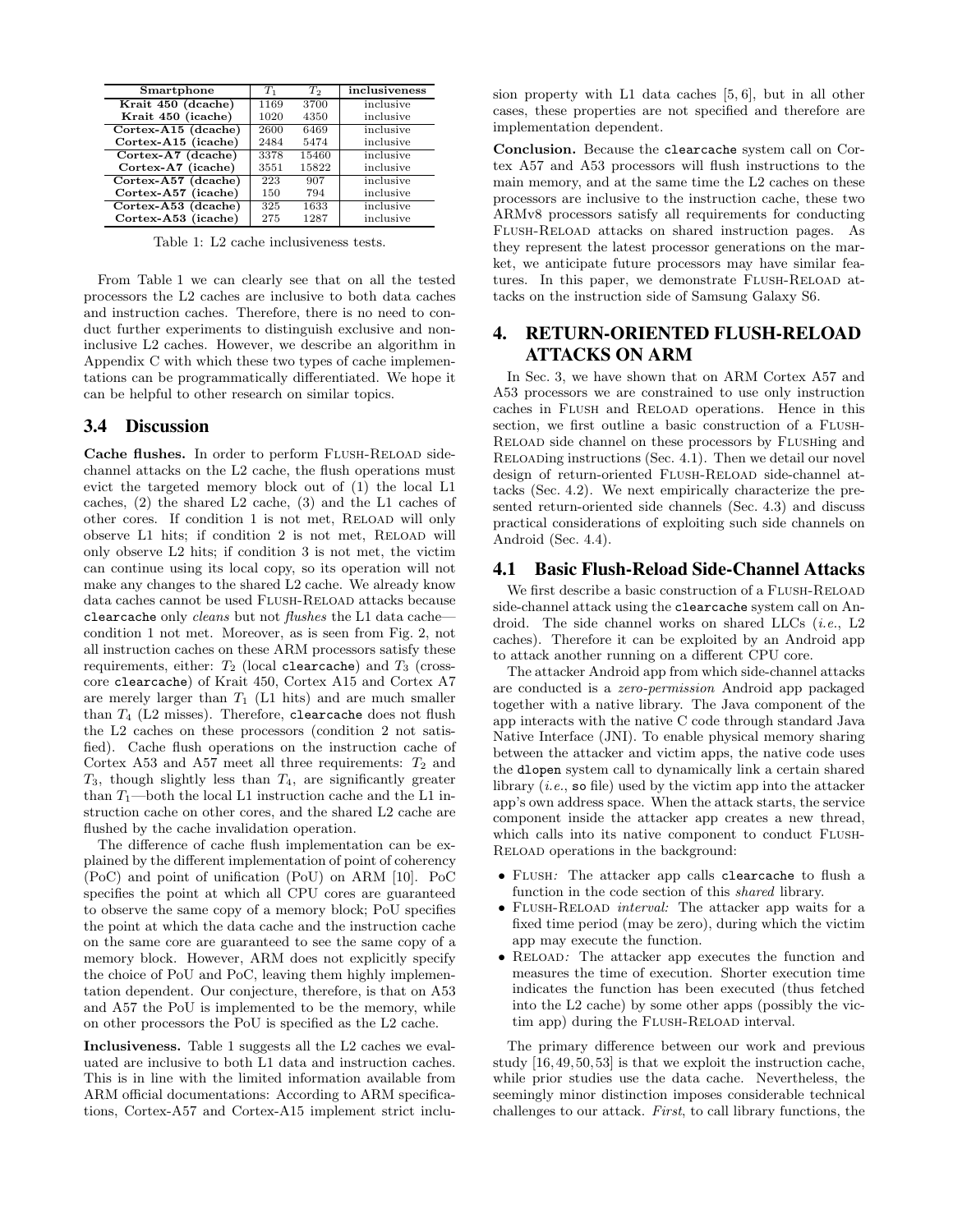attacker app needs to re-construct the program semantics (e.g., preparing parameters, global variables, etc.) before calling, which is very tedious and does not work for some functions. Second, the execution time of a function may vary from one run to another, which makes differentiating cache misses and cache hits very challenging in the RELOAD phase. This is typically true if the function call also involves system calls. Third, FLUSH and RELOAD take too much time; many fast victim operations will be missed by such slow FLUSH-RELOAD attacks. To address these challenges, we next design a return-oriented FLUSH-RELOAD attack.

#### 4.2 Return-Oriented Reloads

Instead of calling the entire function in the Reload phase, we touch upon selected memory blocks of the function code in a return-oriented manner. Particularly, much similar to control-flow hijacking attacks using return-oriented programming [18, 41], a number of small gadgets are collected from the target function, and then in our attacker app, an auxiliary function will be constructed to jump to these gadgets (and then jump back) one after another. The overall execution time of these gadgets will be measured as the outcome of the Reload phase. It is important to avoid having more than one gadgets in the same 64-byte cache line, because only the execution of the first gadget will fetch the memory block into the cache, and subsequent gadgets in the same cache line merely introduce noise.

The set of ARM instructions that can lead to indirect control flow transfers are listed in Table 2. On 32-bit ARM v7 architectures, bx Rm sets the current PC value to be the value of the register  $\mathtt{Rm}$  (*i.e.*, indirect jump);  $\mathtt{blk}$   $\mathtt{Rm}$  also sets the value of LR  $(i.e., R14)$  to be the address of the next instruction before jumping to the address specified by Rm (i.e., indirect call). Direct manipulation of PC is also allowed by using mov or pop or 1dm instructions<sup>4</sup>. On 64-bit ARM v8 architectures, in addition to the difference in the size of the registers (64 bits), ret instructions are also available: ret instruction changes the PC value to the value of LR; ret Xm sets PC to the value stored in Xm rather than LR. However, the PC register can no longer be manipulated directly on ARM v8 architectures.

| Architecture                      | Instructions   | Effects                  |  |  |  |  |
|-----------------------------------|----------------|--------------------------|--|--|--|--|
| $ARM_{V}$<br>$(32 \text{ bit})$   | bx LR          | $PC := LR$               |  |  |  |  |
|                                   | bx Rm          | $PC := Rm$               |  |  |  |  |
|                                   | blx Rm         | $LR(R14) := next instr.$ |  |  |  |  |
|                                   |                | $PC := Rm$               |  |  |  |  |
|                                   | mov PC LR      | $PC := LR$               |  |  |  |  |
|                                   | pop {pc}       | $PC := top of stack$     |  |  |  |  |
|                                   | $1dm$ $\{pc\}$ | load multiple regs       |  |  |  |  |
|                                   | br Xm          | $PC := Xm$               |  |  |  |  |
| $ARM$ v $8$<br>$(64 \text{ bit})$ | blr Xm         | $LR(X30) := next instr.$ |  |  |  |  |
|                                   |                | $PC := Xm$               |  |  |  |  |
|                                   | ret Xm         | $PC := Xm$               |  |  |  |  |
|                                   | ret            | $PC := LR(X30)$          |  |  |  |  |

Table 2: Indirect control-flow transfer instructions on ARM.

The gadgets used in our attack will be easier to construct compared to those in ROP attacks—our gadgets do not need to complete any meaningful operations. We only need to jump to one of these indirect control transfer instructions

(listed in Table 2) so that the memory block that holds the instruction is loaded into the cache. The control flow will be immediately transferred back to the auxiliary function after the instruction is fetched and executed.

We illustrate the use of the 64-bit ret and blr Xm instructions to construct gadgets in Fig. 3. In particular, in this example, the adversary hopes to FLUSH-RELOAD a function, clock\_gettime, in libc.so. To exploit the blr X4 instruction as a gadget, the attacker app calculates the virtual address of the instruction at runtime (i.e., the base address of the library's code section plus the offset of the instruction within the library). Here, let's assume the virtual address is 0x246a0. This address is first loaded into register X19, so that the control flow will be transferred to the gadget later by br X19. The adversary then makes a copy of X30 to another register, say X20, because it will be modified by the gadget instruction blr X4. Then the adversary prepares the value of X4, the target address of blr X4, so that the control flow will be redirected back to the auxiliary function once the gadget is executed. It is important to maintain the correctness of the subsequent execution by restoring the value of X30 from register X20.

Exploiting ret is much easier. The adversary first stores the address of the gadget in a register, say X19. Then the control flow is transferred by blr X19, which sets the value of X30 to be the address of the next instruction and then changes the PC value to the address stored in X19. The control flow will be transferred back to the address stored in X30 by the ret instruction.



Figure 3: Examples of gadgets.

Availability of the reload gadgets. To investigate the availability of the reload gadgets in Android shared libraries, we used objdump to disassemble five widely-used shared libraries used on a 64-bit Android OS (Samsung Galaxy S6, Android version 5.1.1). We then wrote a Python script to count the number of indirect control transfer instructions and the number of useful gadgets (those in separate cache lines) in these libraries. The results are listed in Table 3.

| Libraries     | code size | branch instr. | gadgets |
|---------------|-----------|---------------|---------|
| libc.so       | 912 KB    | 2755          | 1547    |
| $libc++.so$   | 1050 KB   | 3714          | 2174    |
| libinput.so   | 186 KB    | 585           | 283     |
| libcrypto.so  | 2065 KB   | 6897          | 4246    |
| libandroid.so | 92 KB     | 430           | 180     |

Table 3: Availability of the reload gadgets.

<sup>4</sup>There are four variations of ldm: ldmia, ldmib, ldmda, ldmdb. Their usage can be found in [3].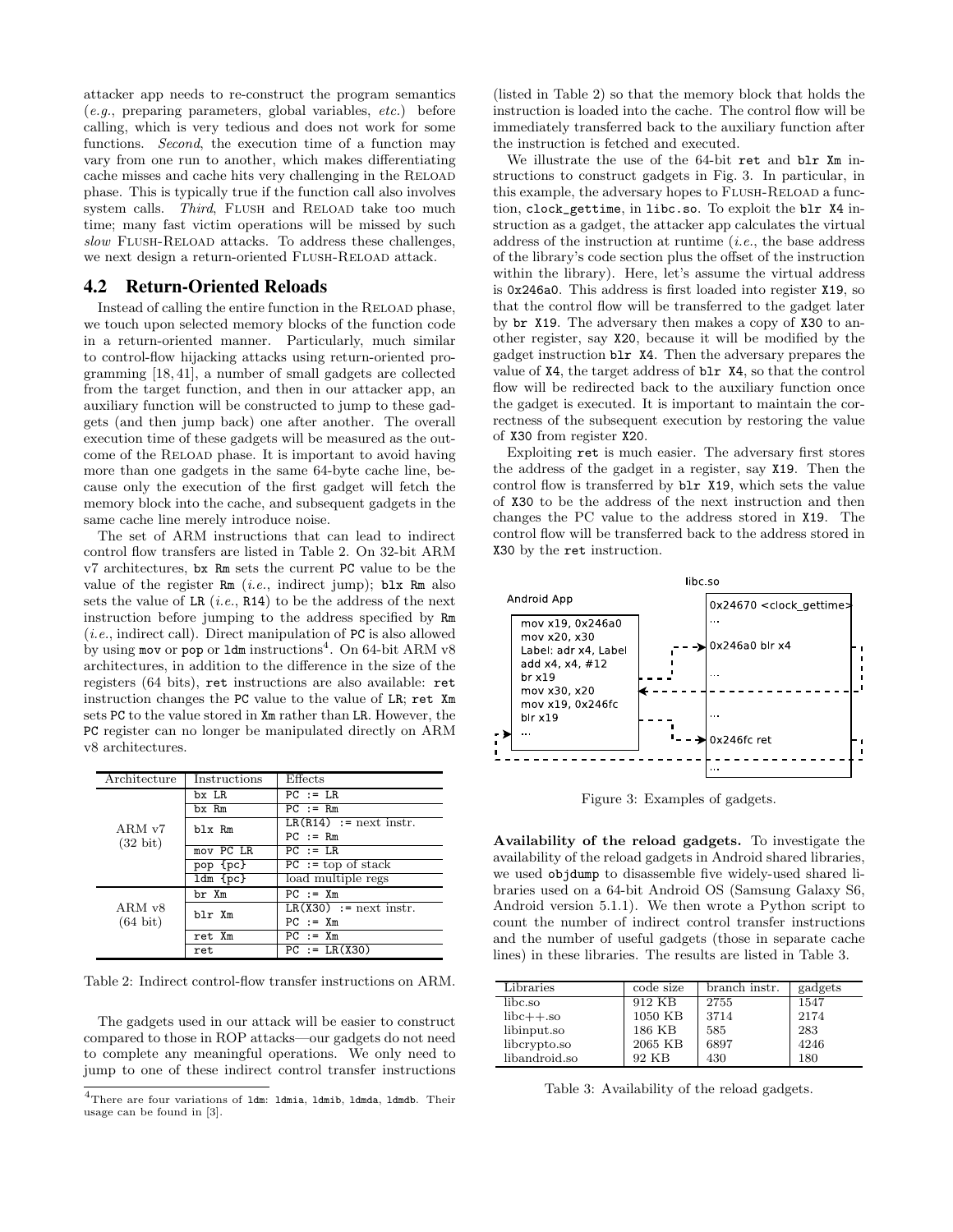

(a) Minimum gadgets. (b) Min. Flush-Reload cycles. Figure 4: Characteristics of FLUSH-RELOAD side channels.

#### 4.3 Characterizing ARM Flush-Reload Attacks

In this section, we evaluate two important characteristics of the return-oriented Flush-Reload side-channel attacks described above: (1) the minimum number of gadgets needed to Flush-Reload at the same time in order to reliably differentiate cache hits from cache misses, and (2) the shortest FLUSH-RELOAD cycles  $(i.e., time to finish one round)$ of Flush and Reload with zero Flush-Reload interval) for one gadget. The experiments were run on A53 with CPU frequency set as 1.5GHz.

Minimum gadgets for successful attacks. In a successful FLUSH-RELOAD side-channel attack, the adversary exfiltrates one bit information pertaining to a target system-level event—happen or not happen—during a certain time period. Such information is learned by determining if RELOADS lead to cache hits or cache misses. To reliably detect the occurrence of the events, the adversary might need to FLUSH-RELOAD more than one gadgets from the same function  $(e.g.,)$ Fig. 3), or from different functions that will be called sequentially during the same event.

We evaluate the minimum number of gadgets that the adversary needs in Flush-Reload attacks by testing the strength of the signal of a FLUSH-RELOAD covert channel. Specially, we chose 10 functions from the  $\texttt{libc.s} \circ^5$ , and constructed one gadget from each function, by using the last ret instruction. Then two Android apps were developed: The receiver repeatedly FLUSHed  $k$  gadgets one after another  $(k)$ ranges from 1 to 8), then after zero FLUSH-RELOAD interval he Reloaded the gadgets in the same order; the sender sent '0' by running in an empty loop, and sent '1' by calling the corresponding functions repeatedly. We want to find out the minimum number of gadgets that allows the adversary to differentiate the signal '0' from '1'. The results for running the experiment 100 times (with mean and one standard deviation) are shown in Fig. 4a. The white bars show the Reload time when the sender sent '0' and the solid bars show the RELOAD time when the sender sent '1'. We can see the signal is clear even when only one gadget is used, and becomes more reliable when more gadgets are used.

Shortest Flush-Reload cycles. The granularity of the side channel is characterized by the shortest FLUSH-RELOAD cycles—the time to finish one round of Flush and Reload with zero Flush-Reload interval. The shortest cycle indicates the highest frequency with which the FLUSH-RELOAD

attacks can be performed. To empirically determine this property, we executed the same receiver app developed in the paragraph above. It FLUSH-RELOADs on  $k$  gadgets  $(k)$ ranges from 1 to 10) without FLUSH-RELOAD intervals. The mean execution time of one FLUSH-RELOAD cycle and one standard deviation are reported in Fig. 4b. We can see that Flush-Reload cycles for one gadget on A53 is around 500ns, and that for more gadgets increases (roughly) linearly.

#### 4.4 Practical Considerations

To make these attacks practical on Android, however, we consider several factors that may constrain the attacks.

CPU frequency. Mobile devices dynamically scale up and down the operation frequency of each CPU core independently to reduce power consumption. The timing channel, when executed on CPUs with varying frequency, may lead to unstable results. In the practical attacks that we will demonstrate in Sec. 5, fixing CPU frequency from the kernel is not an option. Therefore, we evaluated to what extent will the frequency vary during our FLUSH-RELOAD attacks. To do so, we conducted an experiment in which we measured the frequency of the CPU core on which the FLUSH-RELOAD attack runs. This can be done by reading  $systs<sup>6</sup>$  within the attacker app itself, because no additional permission is required. We found in all cases after starting running our Flush-Reload attacks from an otherwise idle CPU core, the operation frequency would reach the maximum and stay unchanged until the attacks finished. Therefore, CPU frequency scaling will not impact our attack once the malicious app warms up the CPU.

Thread scheduling and cgroups. To limit the resource consumption of background threads, Android employs two control groups (cgroups). The background apps and threads are assigned to the background cgroups where up to 5% CPU resources can be used when contending with other apps. However, we found in our experiments that the attacks are not affected by such mechanisms as long as the device is not running computation-intensive apps that occupy all CPU resources, in which case the CPU caches will be highly polluted and cache attacks will hardly work anyway.

Dual CPU architectures. More recent smartphones (e.g., Samsung Galaxy S5 and S6) come with octa-core processors two processor packages with four cores each. For example, recent Samsung Exynos processors usually have two asymmetric processors, one with higher operation frequency to support CPU-intensive applications and one with lower frequency to save power when the demand is low. However, in our experiments, although the malicious app and the victim app run on different CPUs, the return-oriented Flush-Reload attacks can still successfully differentiate whether the victim touched the shared library functions or not (though the differences are slightly smaller). We presume this is because of the ARM Cache Coherent Interconnect [4]. Similar cross-core Flush-Reload side channels have been observed by Irazoqui et al. on AMD processors [27]. Therefore, we only run the malicious app on a core of Cortex-A53 processor (using sched\_setaffinity system call that requires no additional permission) and the victim app running on either of the CPUs can be targeted.

 ${}^{5}$ The 10 functions are: atoi, fflush, free, getgid, getuid, isdigit, isspace, malloc, strnlen, strtof.

 $^6$ /sys/devices/system/cpu/cpu<n>/cpufreq/scaling\_cur\_freq.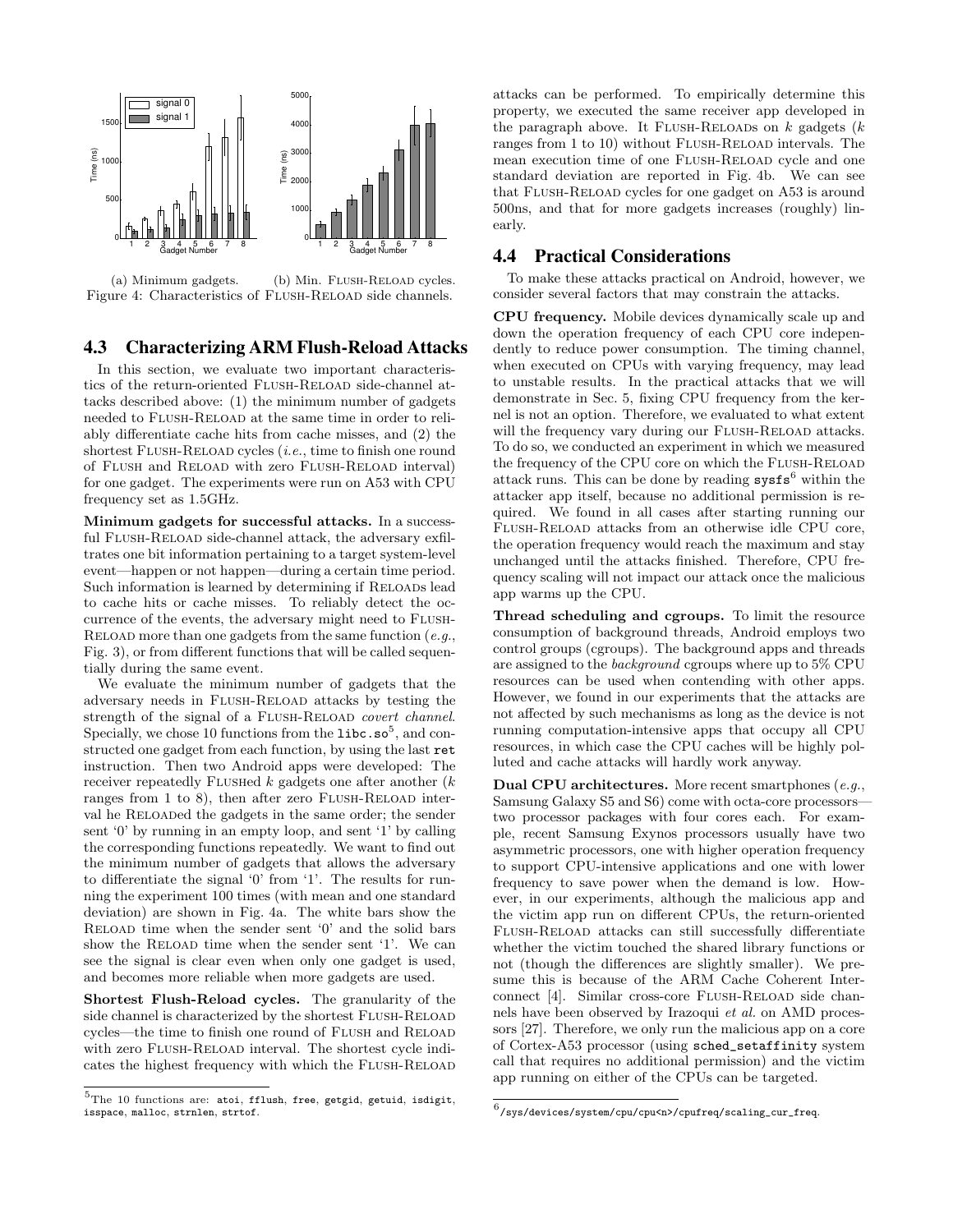64-bit vs. 32-bit devices and libraries. Our returnoriented Flush-Reload attacks work differently on 64-bit apps and 32-bit apps. On the 64-bit Samsung Galaxy S6, both 64-bit and 32-bit apps can be executed. However, if the attacker app is compiled as a 64-bit app, it cannot conduct a return-oriented attacks on a shared 32-bit library. Similarly, a 32-bit attacker app cannot exploit a shared 64-bit library, either. Therefore, two versions of the malicious app were developed to attack both types.

Background noise. Similar to prior work on cache sidechannel attacks, our return-oriented Flush-Reload sidechannel attacks are also subject to background noise. The most notable noise comes from a third app that shares the same library and calls the functions that are being RELOADed by the attacker app. To address the problem, we Flush-RELOAD multiple gadgets from different rarely-used functions at the same time, so that the likelihood of these functions being called together by another app is very low. Hence, most background noise of this kind can be eliminated.

Power consumption. When the attacker app runs in the background, one entire CPU core  $(i.e., 12\%$  of all CPU resources) is taken, and 1.5% battery was consumed every 20 minutes. The power consumption is probably on par with (or slightly lower than) that reported in Diao et al. [21]. Because Flush-Reload attacks do not need to evict an entire cache set (as is the case in PRIME-PROBE or EVICT-RELOAD attacks), we suspect our techniques may consume less power than ARMageddon [32].

Vulnerability analysis. The following steps can be taken to analyze the vulnerabilities of an app in an offline procedure: First, all libraries linked in an app can be learned from /proc/<pid>/maps at runtime. We could extract the symbols for all exported functions of the library of interest using objdump. Then, using a Python script, we can generate a gdb initialization file, which contains breakpoint information of all (or a subset) of the functions in the objdump result. Next, by employing gdb debugger on Android [8], we attach to the victim app remotely and insert all the breakpoints by loading the initialization file. After that, we manually act on the app and see if any breakpoint is triggered. This will provide a coarse-grained call graphs for identifying the most critical execution path of the program. Of course, this approach is manual-intensive and error-prone. We leave a fully automated analysis for future work.

## 5. CASE STUDIES ON ANDROID

In this section, we demonstrate a few real-world examples to illustrate how the return-oriented FLUSH-RELOAD sidechannel attacks can be applied in practice. Specially, we show two categories of attacks: detecting hardware events and tracing software execution paths. The attacks were all demonstrated on Samsung Galaxy S6 (SM-G920F), with Android version 5.1.1 and Linux kernel version 3.10.

## 5.1 Detecting Hardware Events

Our return-oriented Flush-Reload attacks can be exploited to detect hardware events, such as occurrences of hardware interrupts and software's interactions with hardware devices (e.g., GPS, microphones, cameras, etc.). To demonstrate such capabilities in concrete contexts, we conduct two case studies: In the first case study, we exploit the established side channel to accurately detect hardware interrupts due to touchscreen events; in the second case study, we show how an attacker can learn from the side channel when the camera is used by the Uber  $app<sup>7</sup>$  to scan credit cards (using card.io libraries).

#### *5.1.1 Touchscreen Interrupts*

The Flush-Reload side channel does not detect interrupt directly; it only detects these events by monitoring system libraries that are triggered to dispatch these events to user-space applications. Specially, in Linux's multi-touch protocol, the user's interaction with the touchscreen generates a sequence of multi-touch transfers—each transfer may include multiple event packets if the user has multiple concurrent contacts with the device. By the end of each multitouch transfer, a SYN\_REPORT event is delivered to userspace software [40]. In fact, each of these multi-touch transfer correlates with one touch event [7]. It has been shown in a recent study by Diao *et al.* [21] that side channels can be established through procfs  $(i.e.,$  /proc/interrupts) to infer unlock pattern. Here in our paper, we show that our returnoriented Flush-Reload side-channel attacks can be used to replace this procfs side channel—should future Android OS restricts unauthorized usage of procfs, the security threats still exist.

The attack. To detect these SYN\_REPORT events, the malicious app Flush-Reloads three gadgets in three different functions (i.e., TouchInputMapper::sync, CursorMotionAccumulator::clearRelativeAxes, and MultiTouchMotionAccumulator::finishSync in libinputflinger.so) that will be called together when the driver calls the input\_sync() function to deliver SYN\_REPORT events. We assign a fast Reload a value '1'; a slow one a value '0'. To reduce noise in measurements, we group every 20 consecutive data points: If there are more than 10 '1's within these 20 points, we consider it the beginning of a SYN\_REPORT event. Similarly, within 20 consecutive data points, if all values are '0's, we consider the event has finished. In practice, these functions may sometimes take longer to finish so that two consecutive SYN\_REPORT events cannot be separated. To address this problem, we first estimated the average interval between every two consecutive SYN\_REPORT events between a pair of BTN\_TOUCH\_DOWN and BTN\_TOUCH\_UP events. An average value of 11.659ms was calculated from 500 pairs of consecutive SYN\_REPORT events. Therefore we used such a value as the threshold in our detection: If the same SYN\_REPORT event does not finish after 11.659ms, we artificially add another event at this point.

Results. We first show that our FLUSH-RELOAD-based event detection can be correlated with both SYN\_REPORT events and counter increments in /proc/interrupts. To do so, we collected three sequences of events simultaneously while touching the touchscreen: SYN\_REPORT events (through the getevent command in Android Debug Bridge), counter increments of /proc/interrupts (on Samsung Galaxy S6, the fts\_touch device), and our aggregated return-oriented FLUSH-RELOAD detection (described in the above paragraph). These values are synchronized using timestamps, and reported in Fig. 5. It is clear the three events can be correlated with one another (with occasional mismatches). Therefore the Flush-Reload side channel can replace the procfs side channels.

<sup>7</sup> https://www.uber.com/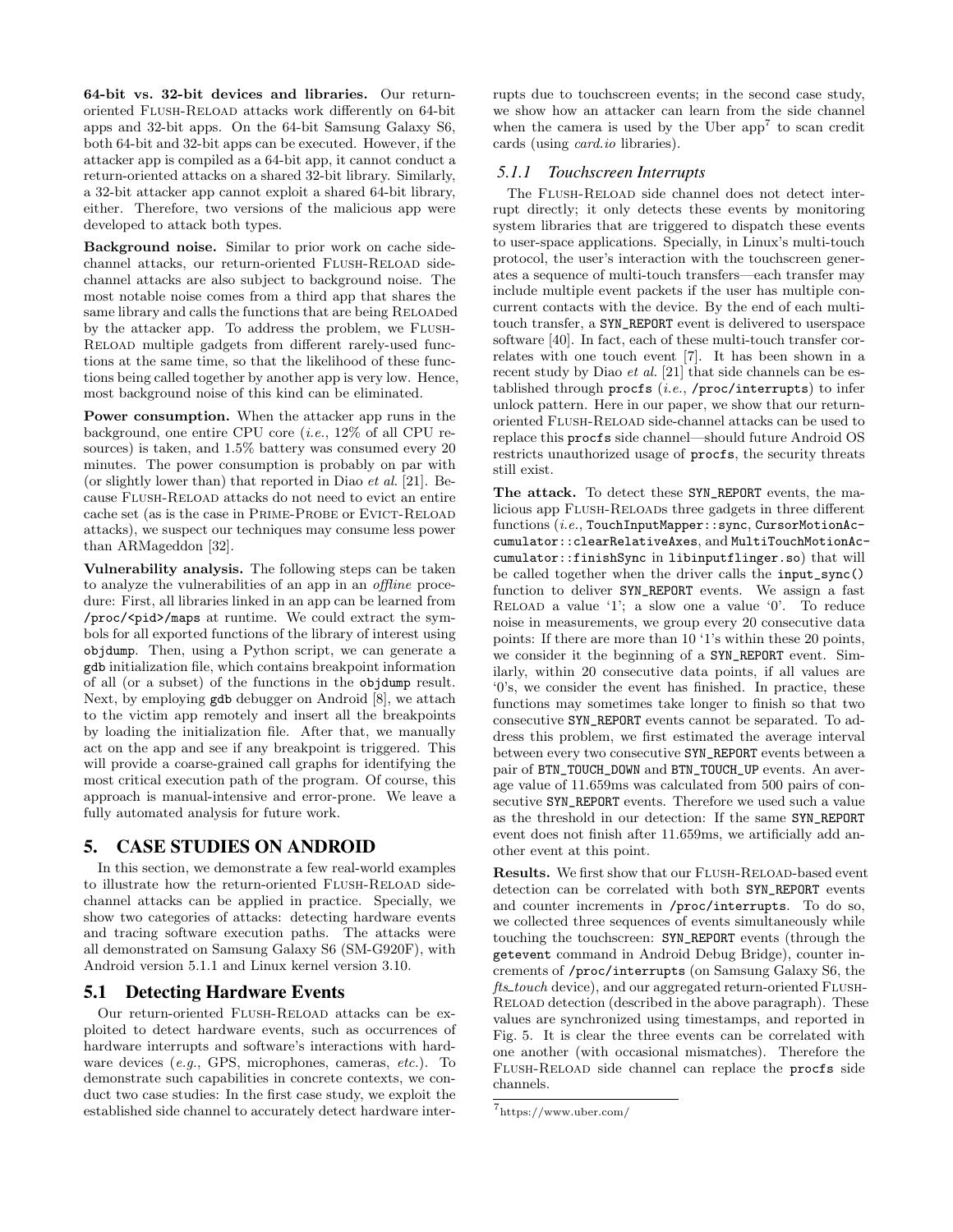Unlike procfs side channels, however, cache side channels are subject to noise and may have both false positives and false negatives. We manually generated 10294 SYN\_REPORT events and here report our detection accuracy in Table 4. Each column represents the maximal allowed latency: only detection within the allowed la-



Figure 5: Correlations between events, from top to bottom: SYN\_REPORT events, FLUSH-RELOAD, /proc/interrupts.

tency (detection should happen after the SYN\_REPORT event) is counted as accurate detection. As such, a false positive (FP) is defined as an event detection reported without an corresponding SYN\_REPORT event proceeding it; and a false negative (FN) is counted as one SYN\_REPORT event that is not detected within the allowed latency. We see from the table when the allowed latency is small  $(e.g., 400\mu s)$ , the accuracy is low. This is because the interrupt dispatcher functions are called by the driver later than the actual events. But if the allowed latency is larger (e.g., 1 or 2ms), the FP and FN rates are much lower. For attacks in [21], latency of 1 or 2ms can be tolerated because the maximum frequency of touchscreen IRQs is only 135Hz, which means touch events will be dispatched every 7ms at most; the level of inaccuracy (less than 10%) should still permit the unlock pattern inference attack in [21].

| $\begin{array}{ l c c c c c }\hline \text{Latency} & 0.4 & 0.6 & 0.8 & 1.0 & 1.2 & 1.4 & 1.6 & 1.8 & 2.0 \ \hline \end{array}$<br>(ms) |  |  |  |  |  |
|----------------------------------------------------------------------------------------------------------------------------------------|--|--|--|--|--|
| $\boxed{\mathbf{FP}(\%) \mid 52.8 \mid 25.6 \mid 9.6 \mid 4.5 \mid 3.3 \mid 3.0 \mid 2.7 \mid 2.5 \mid 2.5}$                           |  |  |  |  |  |
| $\mid$ FN(%)   59.2   32.0   16.0   11.0   9.7   9.4   9.1   8.9   8.9                                                                 |  |  |  |  |  |

Table 4: Detection accuracy.

#### *5.1.2 Credit Card Scanning*

Some Android apps, such as Uber and PayPal, use card.io libraries developed by PayPal<sup>8</sup> to scan credit card information from their apps. Although card.io is a 32-bit third-party library, we can still perform FLUSH-RELOAD side-channel attacks on gadgets collected from it. We demonstrate that a malicious app can accurately detect when the user scans her credit card from the Uber app using Flush-Reload channels. Such capabilities, though not dangerous by itself, may take the places of various procfs side channels [19, 31] and facilitate other security attacks, such as taking pictures from the background [19] at the right moment and taking screenshots when sensitive information is displayed [31]. Gadgets were collected from setScanCardNumberResult, setDetectedCardImage, and scanner\_add\_frame\_with\_expiry in libcardioRecognizer.so. By FLUSH-RELOAD these three gadgets together, we could reliably detect when the user scans her credit card using the app.

#### 5.2 Tracing Software Execution Paths

It has been shown x86 Flush-Reload attacks can be used to trace software execution paths [53] in clouds, here we demonstrate our return-oriented Flush-Reload side channels have similar power in mobile devices. Specially, we illustrate an interesting attack against SurfaceFlinger, dubbed the UI tracing attacks. SurfaceFlinger is an important Android component that accepts graphic buffers from multiple sources, composes the buffers together to resolve inconsistency, and then, upon receiving a vsync signal, sends the composed graphic buffer to the display (by calling Surface-Flinger::postFramebuffer()) if there is an update in the buffer. We show by conducting a FLUSH-RELOAD attack on this function, the malicious app can (1) detect when a notification appears and disappears in the status bar, and (2) infer the number of characters that the user has typed in a password field.

Detecting push notifications. An Android push notification will be shown on the status bar temporarily once it is received. Detecting the occurrence of push notifications may reveal the user's private action on the smartphone. By Flush-Reloading the postFramebuffer function, one can accurately pinpoint the time period that the notification is listed on the status bar. This capability is shown in Fig. 6a. In this figure, and also the other two figures in Fig. 6, the Xaxis shows real-time Flush-Reload events (roughly 250K points per second), and the Y-axis shows the raw values of RELOADS: values higher than 240ns are considered 240ns. All data points are connected with lines. Therefore a vertical "bar"is actually several data points connected with lines. From the figure, we can see that the notification showed up at around 1s, and disappeared at 4s, which is consistent with the ground truth.

Detecting display updates. Updates to the display can be reflected by FLUSH-RELOADing the postFramebuffer function. For instance, On a Discover banking app we downloaded from the Google Play Store, a password field in the user login activity, when focused, will show a blinking cursor at the frequency of 500ms [1]. As seen in Fig. 6b, The blinking cursor can be detected with a sequence of fast RELOADs  $(i.e., about 170ns)$  of the postFramebuffer gadget every 500ms. Moreover, whenever the user types a password, the display needs to be updated accordingly. Fig. 6c shows five abnormal display update activities, corresponding to the five characters typed in the password field. This capability can leak inter-keystroke information that may lead to password cracking.

#### 6. COUNTERMEASURES

Disallow user-space cache flushes. By disabling the system interfaces to flush the instruction caches, the FLUSH-Reload side channels can be removed entirely from ARMbased devices. However, because ARM does not maintain cache coherence between data caches and instruction caches, disallowing user-space cache flushes entirely also disables self-modifying code. That means features like just-in-time compilation (e.g., heavily used in Dalvik VM) will not work on Android. An alternative solution is to only disable explicit cache flush system calls, e.g., clearcache, but allow implicit cache flushes after mprotect. The feasibility and security of such a design requires further investigation.

Restrict fine-grained time measurements. Removing clock\_gettime system call and other fine-grained timers from Android will mitigate all timing side channels. How-

<sup>8</sup> https://www.card.io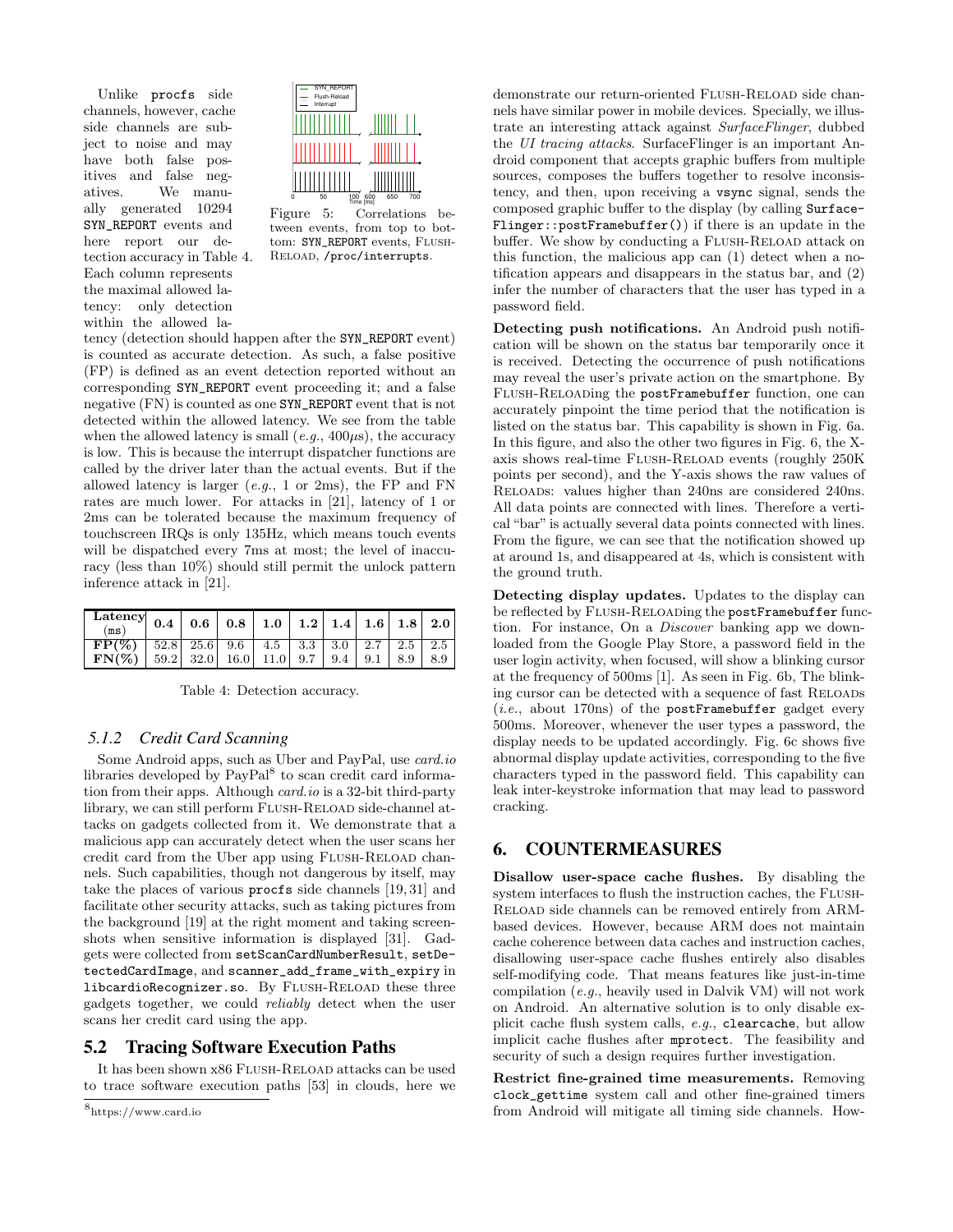

ever, doing so will make many apps that rely on accurate time measurement unusable. Moveover, we also note removing these fine-grained timers alone does not guarantee elimination of timing channels. It has been argued by Wray [48] that reference clocks can be established using other approaches, such as I/O or memory subsystems.

Prevent physical memory sharing. The return-oriented Flush-Reload attack on ARM will be completely eliminated if no memory sharing is allowed between apps. However, the expansion of the memory footprint because of this method will stress the availability of the physical memory. The *copy-on-access* mechanism proposed by Zhou *et al.* [55] appears to be the only effective and efficient countermeasure against Flush-Reload attacks. The method keeps a state machine to track the sharing of each physical page between security domains (e.g., containers). Accessing shared page by any security domain will trigger a page copy thus preventing Flush-Reload based attacks entirely. Given the low performance overhead of the method, it is probable for future Android OS or even mainstream Linux kernels to implement such defense methods.

## 7. RELATED WORK

Cache side-channel attacks. Most prior studies on cache side-channel attacks focused on caches in x86 architectures, including data caches (and also per-core L2 unified caches) [23, 24,35,37,38,46], instruction caches [12,13,52], and inclusive LLCs [16, 22, 25, 26, 28, 33, 36, 49, 50, 53]. ARM-based cache side-channel attacks have also been studied, but most of them were in the context of time-driven attacks [43, 45, 47] (see Sec. 2). Access-driven cache side-channel attacks on ARM have only been explored by two recent studies [32,44]. Particularly, the attacks presented by Spreitzer et al. [44] required root privilege and kernel modules to facilitate the attacks, which have been considered impractical. Most relevant to our work is due to Lipp et al. [32], who explored Evict-Reload and Prime-Probe attacks on ARM. The major advantage of the Flush-Reload attacks presented in our paper is that we do not require knowledge of virtualto-physical address translation, which is a necessity in [32]. On Android, such knowledge can only be learned by reading /proc/<pid>/pagemaps, which is considered a vulnerability and has already been restricted from mainstream Linux kernels  $[9]$  and Android OS  $[11]$ <sup>9</sup>.

Side channels on Android. Other types of side channels have also been studied previously. These research are generally divided into two categories: procfs-based side channels [19, 21, 30, 31, 39, 51, 54] and sensor-based side channels [15,17,34]. Our Flush-Reload attacks, as a third type, can enhance, or be enhanced by, these side-channel attacks. For instance, Chen *et al.* [19] studied the use of procfs to detect Android activity transition, which can facilitate our UI tracing attacks (Sec. 5.2). Moreover, our attack can replace many procfs-based side channels, if access to this pseudo file system is restricted, and even achieve finer-grained observation than existing techniques, for instance, via tracing software execution paths.

## 8. CONCLUSION

In this paper, we successfully demonstrated the feasibility of conducting Flush-Reload side-channel attacks on ARM last-level caches. Our contributions are at least three-fold: First, we showed that Flush can be implemented on ARM by leveraging the clearcache system call that are available on all ARM-based operating systems (e.g., Android) for maintaining coherence between the data and instruction caches. Second, we designed a novel return-oriented Reload mechanism so that code segments in shared libraries can be loaded into the instruction caches in units of gadgets, rather than functions. Third, we studied how these side channels can be exploited on Android-based mobile devices. We took into consideration practical issues such as CPU frequency scaling, thread scheduling, multi-CPU architecture, power consumption, etc., and demonstrated two categories of attacks on Android: detecting hardware events and tracing software execution paths.

## Acknowledgements

We would like to thank the National Science Foundation for supporting our research through grant 1566444.

#### 9. REFERENCES

- [1] Android source code. https://android.googlesource. com/platform/frameworks/base/+/master/core/java/ android/widget/Editor.java. Retrieved in May 2016.
- [2] ARM architecture reference manual. http://infocenter.arm.com/. ARMv8, for ARMv8-A architecture profile, beta.

 $^9\rm{We}$  noticed that [32] vaguely discussed a FLUSH-RELOAD attack exploiting an inadvertently unlocked flush instruction on Galaxy S6 only

a few days before the deadline for the final version. We weren't able to confirm their result in our study.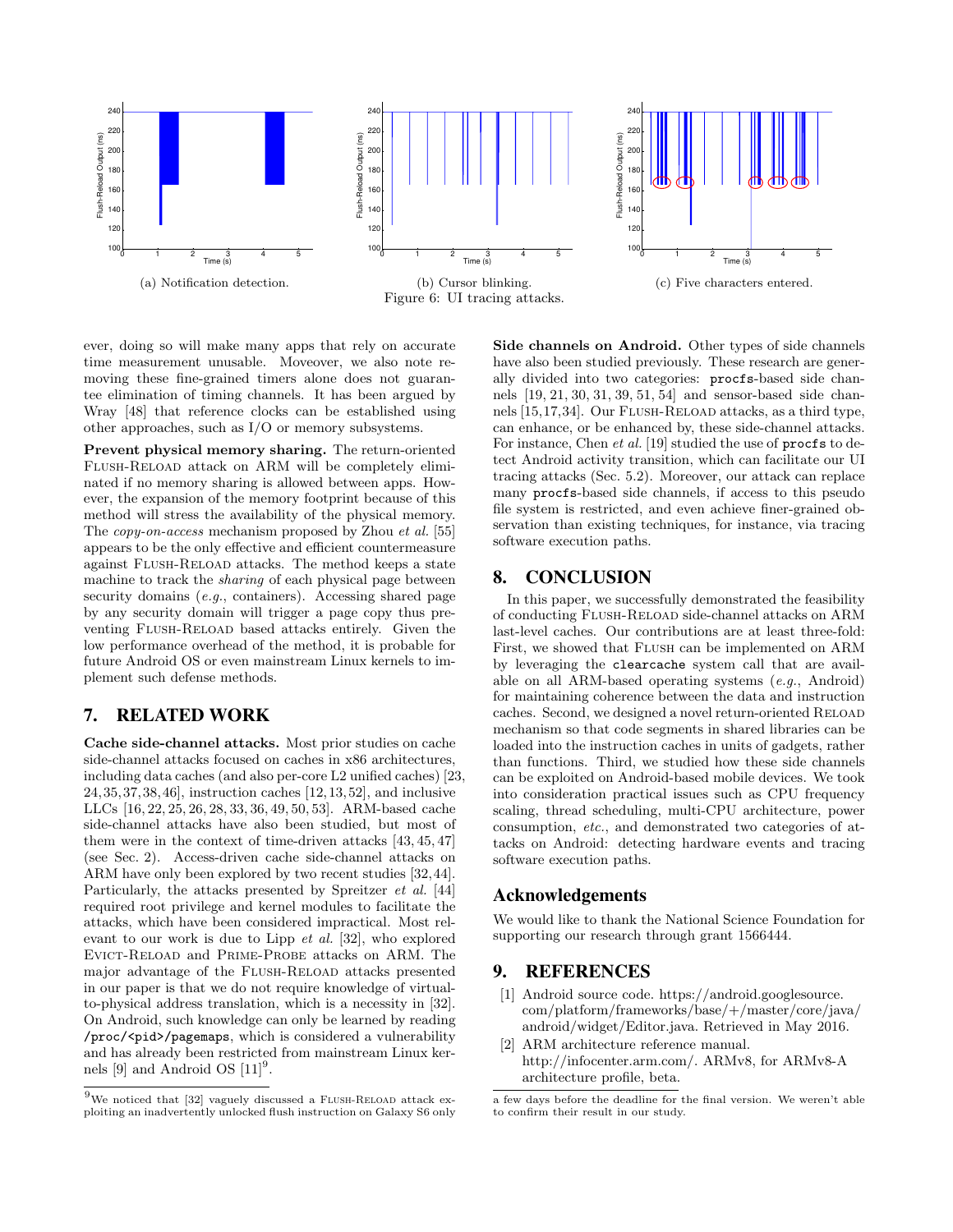- [3] ARM architecture reference manual. http://infocenter.arm.com/. ARMv7, for ARMv7-A architecture profile.
- [4] ARM CoreLink CCI-400 Cache Coherent Interconnect Technical Reference Manual.
- http://infocenter.arm.com/. Revision: r1p5. [5] ARM Cortex-A15 MPCore Processor.
- http://infocenter.arm.com/. Revision: r4p0. [6] ARM Cortex-A57 MPCore Processor.
- http://infocenter.arm.com/. Revision: r1p3.
- [7] Event codes. https://www.kernel.org/doc/ Documentation/input/event-codes.txt. event codes - The Linux Kernel Archives.
- [8] GDB documentation. http://www.gnu.org/software/gdb/documentation/.
- [9] pagemap: do not leak physical addresses to non-privileged userspace. https://lwn.net/Articles/642074/. Retrieved in May 2016.
- [10] Programmer's Guide for ARMv8-A. http://infocenter.arm.com/. Version 1.0.
- [11] Upstream: pagemap: do not leak physical addresses to non-privileged userspace. https: //android-review.googlesource.com/#/c/182766/. Retrieved in Aug. 2016.
- [12] O. Aciiçmez. Yet another microarchitectural attack: exploiting I-Cache. In 2007 ACM workshop on Computer security architecture, 2007.
- [13] O. Aciiçmez, B. B. Brumley, and P. Grabher. New results on instruction cache attacks. In 12th international conference on Cryptographic hardware and embedded systems, 2010.
- [14] V. Afonso, A. Bianchi, Y. Fratantonio, A. Doupe, M. Polino, P. de Geus, C. Kruegel, and G. Vigna. Going native: Using a large-scale analysis of android apps to create a practical native-code sandboxing policy. In 2016 ISOC Network and Distributed System Security Symposium, 2016.
- [15] A. J. Aviv, B. Sapp, M. Blaze, and J. M. Smith. Practicality of accelerometer side channels on smartphones. In 28th Annual Computer Security Applications Conference, 2012.
- [16] N. Benger, J. van de Pol, N. P. Smart, and Y. Yarom. "Ooh Aah... Just a Little Bit": A small amount of side channel can go a long way. In 16th International Workshop on Cryptographic Hardware and Embedded Systems, 2014.
- [17] L. Cai and H. Chen. Touchlogger: Inferring keystrokes on touch screen from smartphone motion. In 6th USENIX Conference on Hot Topics in Security, 2011.
- [18] S. Checkoway, L. Davi, A. Dmitrienko, A.-R. Sadeghi, H. Shacham, and M. Winandy. Return-oriented programming without returns. In 17th ACM Conference on Computer and Communications Security, 2010.
- [19] Q. A. Chen, Z. Qian, and Z. M. Mao. Peeking into your app without actually seeing it: UI state inference and novel Android attacks. In 23th USENIX Security Symposium, 2014.
- [20] R. Delgado. Arm-based servers: The next evolution of the cloud?

http://www.cloudcomputing-news.net/news/2015/ apr/17/arm-based-servers-next-evolution-cloud/.

- [21] W. Diao, X. Liu, Z. Li, and K. Zhang. No pardon for the interruption: New inference attacks on android through interrupt timing analysis. In 37th IEEE Symposium on Security and Privacy, 2016.
- [22] D. Gruss, R. Spreitzer, and S. Mangard. Cache template attacks: Automating attacks on inclusive last-level caches. In 24th USENIX Security Symposium, 2015.
- [23] D. Gullasch, E. Bangerter, and S. Krenn. Cache games – bringing access-based cache attacks on AES to practice. In 32nd IEEE Symposium on Security and Privacy, 2011.
- [24] R. Hund, C. Willems, and T. Holz. Practical timing side channel attacks against kernel space ASLR. In 34th IEEE Symposium on Security and Privacy, 2013.
- [25] M. S. Inci, B. Gulmezoglu, G. Irazoqui, T. Eisenbarth, and B. Sunar. Seriously, get off my cloud! cross-vm rsa key recovery in a public cloud. Cryptology ePrint Archive, Report 2015/898, 2015. http://eprint.iacr.org/.
- [26] G. Irazoqui, T. Eisenbarth, and B. Sunar. S\$A: A shared cache attack that works across cores and defies VM sandboxing—and its application to AES. In 36th IEEE Symposium on Security and Privacy, 2015.
- [27] G. Irazoqui, T. Eisenbarth, and B. Sunar. Cross processor cache attacks. In 11th ACM Asia Conference on Computer and Communications Security, 2016.
- [28] G. Irazoqui, M. S. Inci, T. Eisenbarth, , and B. Sunar. Wait a minute! a fast, cross-vm attack on AES. In 17th International Symposium Research in Attacks, Intrusions and Defenses, 2014.
- [29] A. Jaleel, E. Borch, M. Bhandaru, S. C. Steely Jr., and J. Emer. Achieving non-inclusive cache performance with inclusive caches: Temporal locality aware (tla) cache management policies. In 43rd Annual IEEE/ACM International Symposium on Microarchitecture.
- [30] S. Jana and V. Shmatikov. Memento: Learning secrets from process footprints. In 33rd IEEE Symposium on Security and Privacy, 2012.
- [31] C.-C. Lin, H. Li, X. Zhou, and X. Wang. Screenmilker: How to milk your Android screen for secrets. In 21st ISOC Network and Distributed System Security Symposium, 2014.
- [32] M. Lipp, D. Gruss, R. Spreitzer, C. Maurice, and S. Mangard. ARMageddon: Cache attacks on mobile devices. In 25th USENIX Security Symposium, 2016.
- [33] F. Liu, Y. Yarom, Q. Ge, G. Heiser, and R. B. Lee. Last-level cache side-channel attacks are practical. In 36th IEEE Symposium on Security and Privacy, 2015.
- [34] Y. Michalevsky, D. Boneh, and G. Nakibly. Gyrophone: Recognizing speech from gyroscope signals. In 23rd USENIX Security Symposium, 2014.
- [35] M. Neve and J.-P. Seifert. Advances on access-driven cache attacks on AES. In 13th international conference on selected areas in cryptography, 2007.
- [36] Y. Oren, V. P. Kemerlis, S. Sethumadhavan, and A. D. Keromytis. The spy in the sandbox: Practical cache attacks in javascript and their implications. In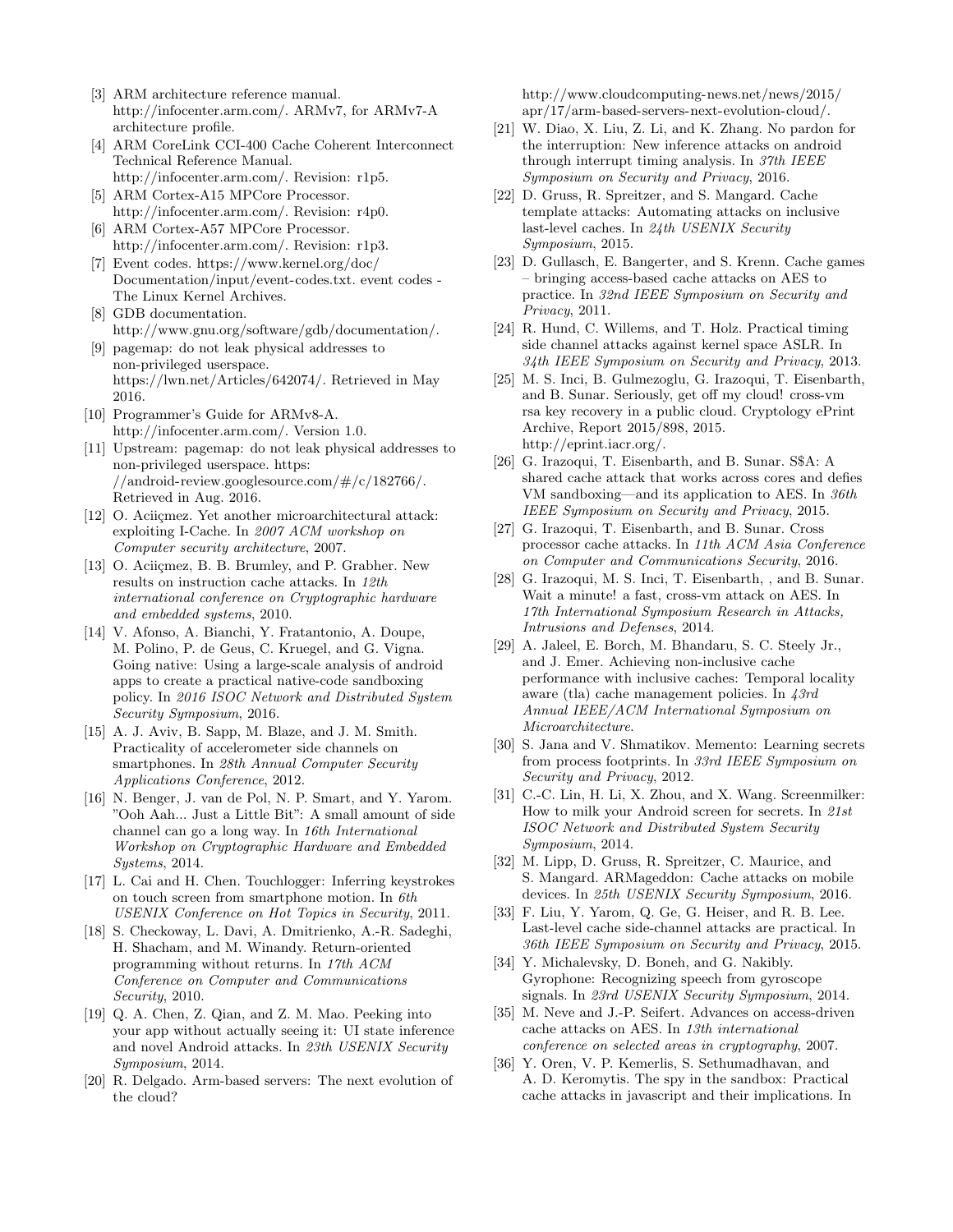22nd ACM SIGSAC Conference on Computer and Communications Security, 2015.

- [37] D. A. Osvik, A. Shamir, and E. Tromer. Cache attacks and countermeasures: the case of AES. In 6th Cryptographers' track at the RSA conference on Topics in Cryptology, 2006.
- [38] C. Percival. Cache missing for fun and profit. In  $2005$ BSDCan, 2005.
- [39] Z. Qian, Z. M. Mao, and Y. Xie. Collaborative TCP sequence number inference attack: How to crack sequence number under a second. In 19th ACM Conference on Computer and Communications Security, 2012.
- [40] H. Rydberg. Multi-touch (mt) protocol. Linux kernel documentation. https://www.kernel.org/doc/ Documentation/input/multi-touch-protocol.txt.
- [41] H. Shacham. The geometry of innocent flesh on the bone: Return-into-libc without function calls (on the x86). In 14th ACM Conference on Computer and Communications Security, 2007.
- [42] A. L. Shimpi. Answered by the experts: Arm's cortex a53 lead architect, peter greenhalgh. http://www.anandtech.com/show/7591/ answered-by-the-experts-arms-cortex-a53-lead-architect -peter-greenhalgh.
- [43] R. Spreitzer and B. Gérard. Towards more practical time-driven cache attacks. In 8th IFIP International Workshop on Information Security Theory and Practice, Securing the Internet of Things, 2014.
- [44] R. Spreitzer and T. Plos. In 4th International Workshop on Constructive Side-Channel Analysis and Secure Design, 2013.
- [45] R. Spreitzer and T. Plos. On the applicability of time-driven cache attacks on mobile devices. In 7th International Conference on Network and System Security, 2013.
- [46] E. Tromer, D. A. Osvik, and A. Shamir. Efficient cache attacks on AES, and countermeasures. J. Cryptol., 23(2):37–71, Jan. 2010.
- [47] M. Weiß, B. Heinz, and F. Stumpf. A cache timing attack on AES in virtualization environments. In 16th International Conference on Financial Cryptography and Data Security, 2012.
- [48] J. C. Wray. An analysis of covert timing channels. In 1991 IEEE Computer Society Symposium on Research in Security and Privacy, 1991.
- [49] Y. Yarom and N. Benger. Recovering OpenSSL ECDSA nonces using the FLUSH+RELOAD cache side-channel attack. In Cryptology ePrint Archive, 2014.
- [50] Y. Yarom and K. E. Falkner. FLUSH+RELOAD: A high resolution, low noise, L3 cache side-channel attack. In 23rd USENIX Security Symposium, 2014.
- [51] N. Zhang, K. Yuan, M. Naveed, X. Zhou, and X. Wang. Leave me alone: App-level protection against runtime information gathering on android. In 36th IEEE Symposium on Security and Privacy, 2015.
- [52] Y. Zhang, A. Juels, M. K. Reiter, and T. Ristenpart. Cross-VM side channels and their use to extract private keys. In 19th ACM Conference on Computer and Communications Security, 2012.
- [53] Y. Zhang, A. Juels, M. K. Reiter, and T. Ristenpart. Cross-tenant side-channel attacks in PaaS clouds. In 21st ACM Conference on Computer and Communications Security, 2014.
- [54] X. Zhou, S. Demetriou, D. He, M. Naveed, X. Pan, X. Wang, C. A. Gunter, and K. Nahrstedt. Identity, location, disease and more: Inferring your secrets from Android public resources. In 20th ACM Conference on Computer and Communications Security, 2013.
- [55] Z. Zhou, M. K. Reiter, and Y. Zhang. A software approach to defeating side channels in last-level caches. In 23rd ACM Conference on Computer and Communications Security, 2016.

## APPENDIX

#### A. DISSECTING CACHE DIMENSIONS

The ARM specification only specifies the size of cache lines, leaving the number of cache ways and cache sets chosen by the processor manufacturers. The ARM manufacturers, however, usually do not reveal such implementation details. Moreover, unlike their x86 counterparts, ARM does not provide unprivileged cpuid instructions to determine cache dimensions at runtime. We develop methods to programmatically determine the cache dimensions, which are useful information for Appendix B and Appendix C. Specially, a cache's dimension can be uniquely characterized by its cache line size  $L$ , the number of cache ways  $W$  and the number of cache sets  $S$ . The total cache size  $C$  is given by  $C = L \times W \times S$ .

We develop a technique to determine  $W$  and  $S$  of L1 data cache, L1 instruction cache and the unified L2 cache by only using timing information involved in memory accesses. Specially, our method is a series of hypothesis tests. The null hypotheses are  $W = n$ , where *n* is some integer. In each test for the L1 data cache and the L2 cache, we first allocate a physically consecutive memory buffer that has twice the size of the cache under testing, 2C. Then we access (by loading) 2n memory addresses  $m_1, m_2, m_3, \cdots, m_{2n}$ , so that  $m_i$  $m_{i-1} = k$ , where k takes value from  $\{L, 2L, 4L, \cdots, C/n, \cdots\}$ . The tests for the L1 instruction cache are similar except that by loading the memory we are executing a dummy function that implements short instruction sequences starting at addresses  $m_i$  which jumps to address  $m_{i+1}$  after execution.

We measure the total execution time of loading (or executing) the set of memory 1000 times (the memory is preloaded to eliminate the impact of page faults and TLB misses). We accept the null hypothesis for each value of  $n$  if the 1000 memory access latency is much higher when  $k = C/n$  than others. Otherwise we reject the null hypothesis. This is because When  $W = n$  and  $k = C/n$ ,  $m_i - m_{i-1} = L \times S$ . Hence, the  $2n$  memory accesses land in the same cache set, and on average  $n$  cache miss will take place in each loop. Therefore, the total execution time is longer because of 1000n cache misses. In other cases, these memory accesses do not land in the same cache set, so no cache miss will be observed. We calibrate the L1 data cache, L1 instruction and the L2 cache in separate tests. We repeated each run 20 times for statistical significance. Fig. 7a, Fig. 7b and Fig. 7c show the memory access latency in the tests where we correctly guessed W. It is clear in such cases  $k = C/W$ leads to high access latency.